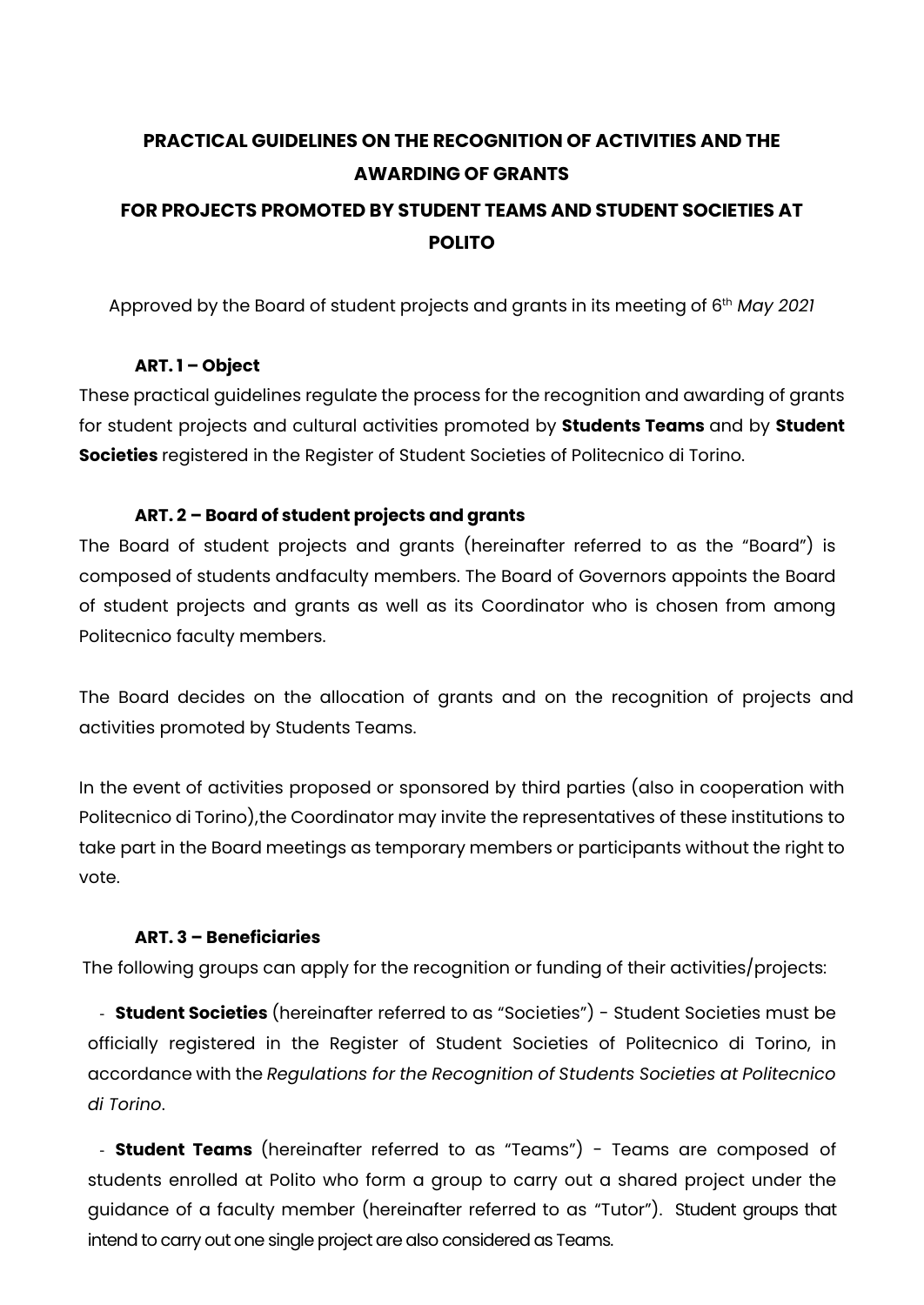Societies and Teams can present their plans for an activity or project to the Board without requesting a grant, but with the only intention of receiving its recognition. Such recognition is the expression of Politecnico's interest and support to the activity or project, along with the authorization to develop it. The Societies and Teams that receive this recognition (including without being awarded any grant) have the rights and obligations illustrated in the following articles.

As a general rule, activities and projects for which recognition and/or grants have been requested must take place within 12 months of the Board's approval. However, in some cases, they can have a longer duration or they can be presented again to the Board (it is the case of Teams that regularly take part in competitions proposing a new prototype/version of their project or Teams that carry out the same activity for more than one year).

#### 3.1 Student Teams data: "Active" Teams

A Team is considered "active" in a given solar year if it meets with the Board during that year (this is a fundamental requirement for the recognition of credits to participating students and for the reduction of the teaching workload for the Tutor).

A Team is automatically considered "active" during the solar year in which it receives a recognition or grant. If the activity continues over the following year or years, the Teams must meet with the Board again, even if it does not need additional grants.

#### **ART. 4 – Team Tutor**

The Tutor is a faculty member of Politecnico (fixed-term or permanent teaching staff member) who agrees to support a Student Team upon request of the Team. The Tutor is responsible for guiding students in the development of their abilities and technical or managerial skills but he/she is not accountable for the members of the Team.

Grants approved by the Board are paid to the Department to which the Tutor pertains. The Tutor is responsible for the activity implementation and for the proper use of funds, in accordance with the budget approved by the Board and with Politecnico general rules.

A member of the teaching staff is allowed to be the Tutor of one single Team for each solar year.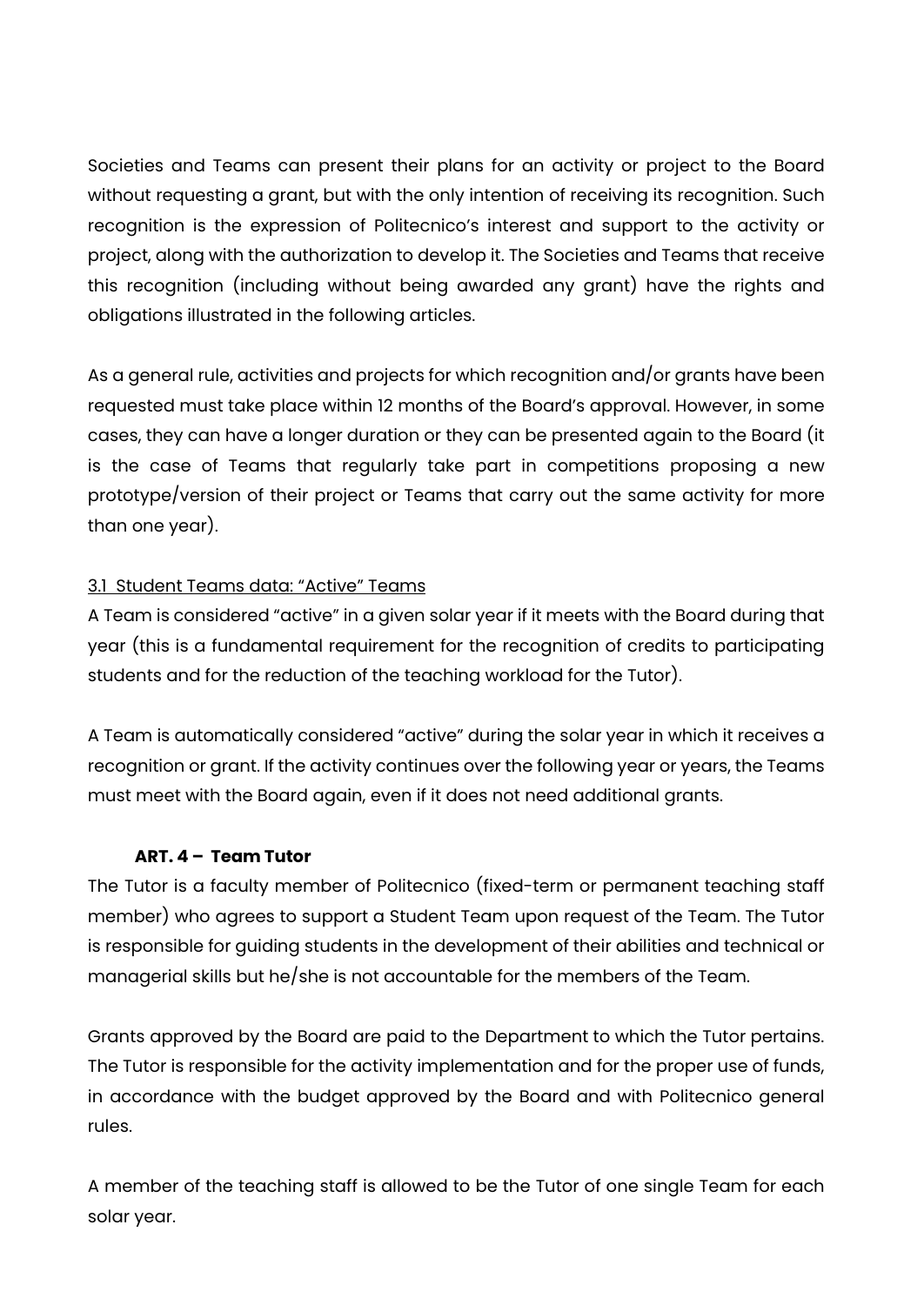The Tutor's academic teaching obligations may be reduced (reduction of teaching workload) for his/her mentoring activity in a Team, in accordance with the "Regulations on teaching organization and provision of services to students for Politecnico teaching staff" and with the criteria established by the Board, which is in charge of deciding on the reduction of the teaching workload.

# **ART. 5 – Application submission**

# 5.1 Deadlines

Applications for the recognition of an activity and/or for funding must be submitted by these deadlines:

• 15 January • 15 April • 15 June • 15 October

The Board of student projects and grants meets within 20 days of the application deadline and only considers applications received by the deadline.

Each Team/Society is entitled to apply for funding once a year or once in a semester. Politecnico does not fundactivities that have been already completed and it does not reimburse expenses already incurred.

# 5.2 How to submit the application

Applications must be submitted following a guided procedure available on the student personal page of the Teaching Portal – *Online Services* tab - *Projects - Student Teams and Societies* portlet. The application must be submitted by the student who acts as the Team/ Society Leader. If the Leader gives up his/her role during the implementation of the activity, he/she must promptly inform Politecnico offices.

Applicants must log in to the "*Projects - Student Teams and Societies*" portlet and fill out the following fields :

- **Activity title**;
- **Name** of the Team or Society (select it from a drop-down list or type it if the Team/Society is new);
- **Faculty member** (Tutor) and Department/Office (for Teams only);
- **Detailed activity description**: a detailed description of the project/activity, including goals and purposes, technical description, expected results, project planning and results that have been achieved with previous projects, if available. Upload a PDF file in the section called "Activity Presentation" (maximum 20 MB);
- **PowerPoint Presentation**: a PPT presentation that summarizes the goals and main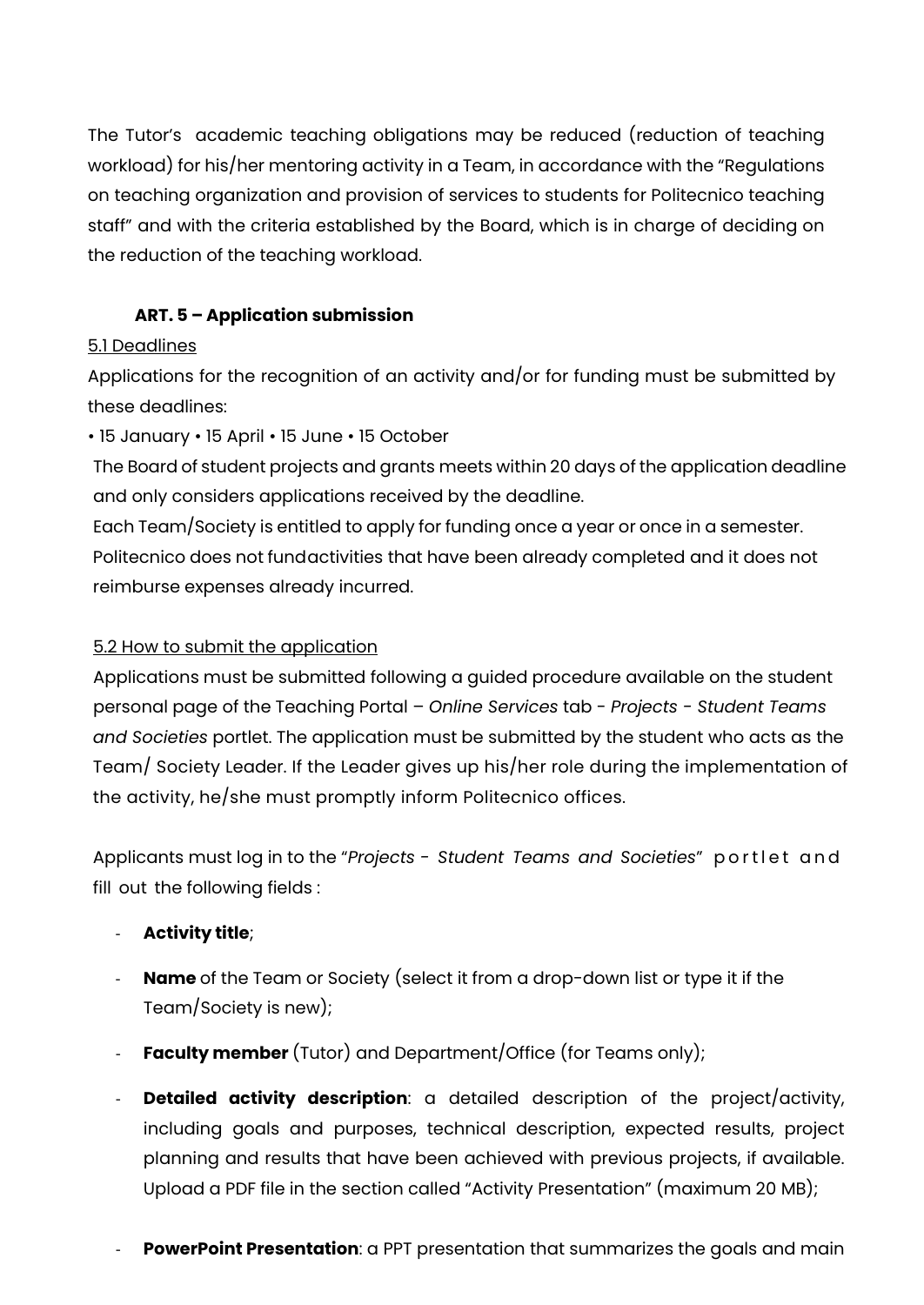focus of the activity, the required budget, the participants and the results that have been achieved with previous projects, if available. Upload a PPT file (maximum 5 slides) that will be projected during the presentation to the Board (the Leader will receive more information about the deadline for the submission of this document and the date of the oral presentation  $-$  see art. 6)

- Activity dates: enter expected start date and expected end date;
- **Number of participants**: specify how many students will be involved in the implementation of the activity (approximately);
- **Annual workload**: number of hours required of participants approximately (for Teams only);
- **Application for funding**: download and fill out the budget template form (which includes a forecast of expenses and funds requested to the University) and upload it to this section;
- **Use of university spaces:** specify if the activity requires the use of university spaces; the use of spaces must be intended as the need to have a workplace for the implementation of the activity on a continuous basis. If you need a university space, upload a declaration (.pdf file) in which the person incharge of the spaces (e.g., the Head of Department) declares that the Department is willing to host the group of students. If this document is not available, upload a declaration in which you state that you do not have the above-mentioned document.
- **Activity overview**: download and fill out/customize the PPT slide template that can be found in the guided procedure, with images, slogans, key-words and a brief description that summarize and introduce the activity;
- **Brief description**: a short description of the activity of the Team / Society. It will be published on Polito website for promotional purposes (maximum 500 characters, in Italian and in English).

### **ART. 6 - Evaluation criteria and project features**

After each application deadline, Societies and Teams will be invited to make a short presentation. Normally the presentation takes place within 20 days of the deadline. The Leaders will receive the invitation for the presentation by-email.

During this presentation, applicants can show the materials submitted in the previous phase (art. 5). The presentation should last approximately 5 minutes and the Tutor is allowed to attend it.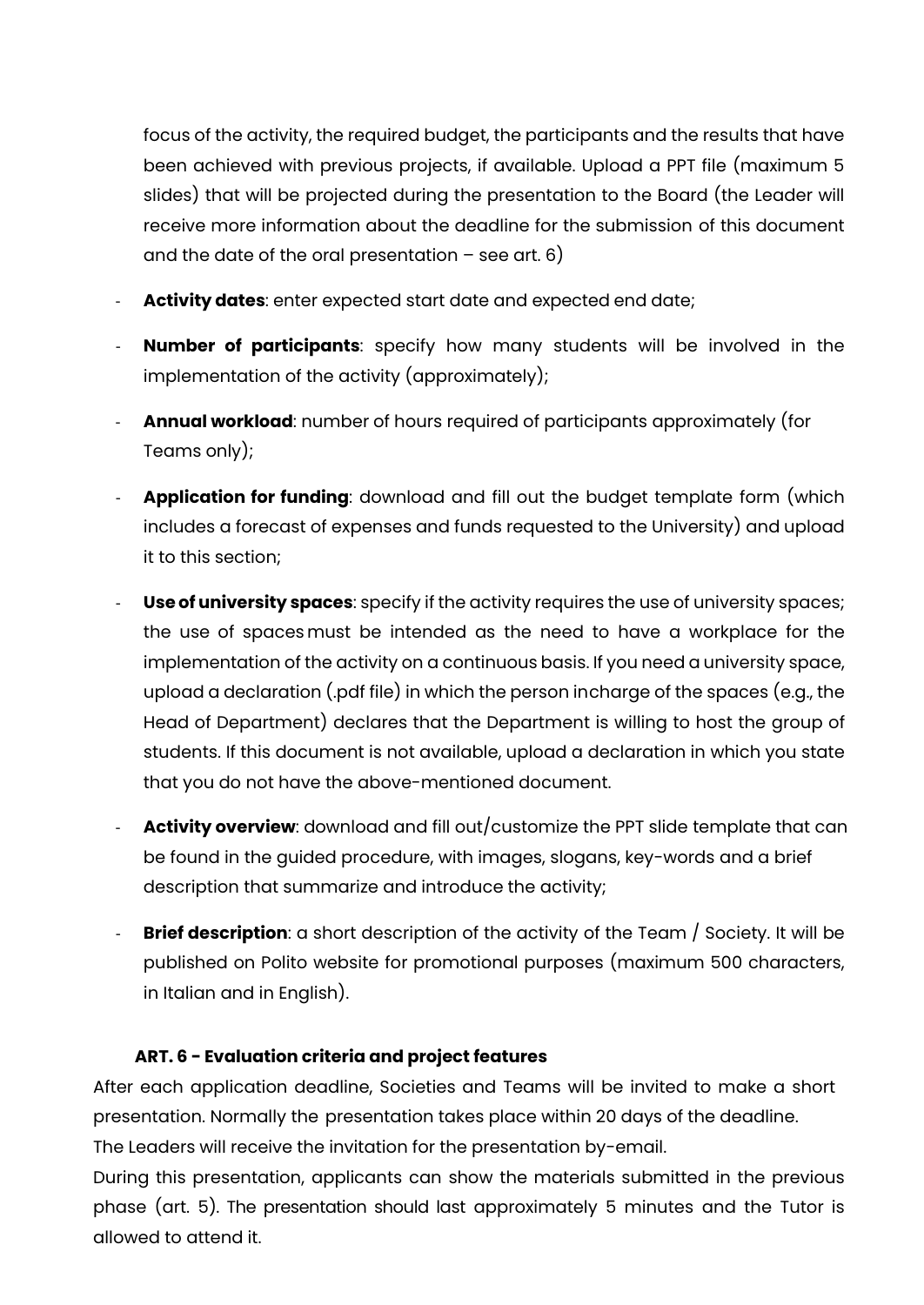A written notification about the outcome of the selection process is sent to the applicants within 10 days of the Board decision.

The Board primarily evaluates the proposals according to the following criteria:

- **Projects and activities proposed by Teams** must provide students with the opportunity to design and develop a project and to work with peers;
- **Activities proposed by Student Societies** must focus on cultural/social initiatives with wide spill-over effects on the general student community.

The Board also considers the following elements, which should be clearly exposed in the PowerPoint presentation (see art. 5.2):

- Team composition. The activity must engage a reasonable number of students (at least 5 of them must be Politecnico students), preferably enrolled in different degree programmes in order to form an interdisciplinary working group (Politecnico does not fund any project submitted by groups that are mainly made up of Ph.D. candidates);
- Novelty. The activity needs to be creative and innovative; it must have tangible outcomes and practical spill- over effects;
- Financial sustainability. If funding is requested, adequate motivations should be illustrated. The Board will evaluate if the costs illustrated in the budget are consistent with the project and if they are eligible. The proposal must specifically mention possible sponsors or co-funding sources with a detailed description of the budget lines and how they will be funded (a detailed description of the budget lines is a key element for a positive evaluation of the project and for the awarding of a grant);

Activity Promotion. The proposal must specify communication strategies (see art. 9) and promotional methods, especially those aimed at engaging other students.

Applications that build on previously funded activities are assessed based on the results achieved by previous projects. For the awarding of a new grant, the Board evaluates if there are elements or ways of integration with other projects,and more in general, any useful information for further funding.

Activities must not pursue profit-making, nor political or commercial aims.

As a general rule, the Board does not take into consideration proposals linked to previously funded activities if the Team/Society failed to submit a financial report (see art. 11).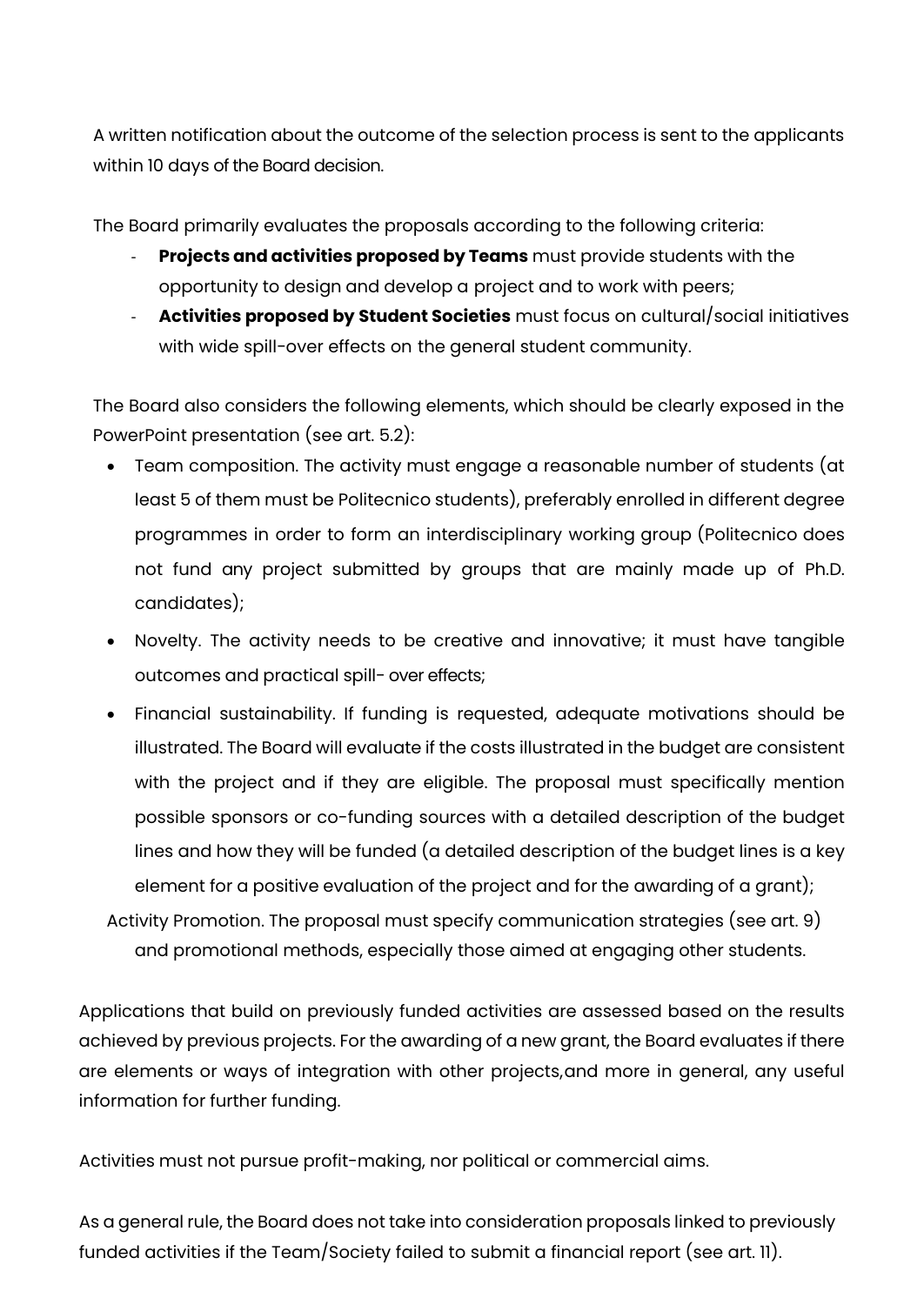The Board does not approve activities that have the characteristics of a research project.

# **ART. 7 - Eligible expenses**

As a general rule, all expenses related to the implementation of the activity are eligible for funding, except for:

- durable goods that are already available within the Departments/research centres of the University(computers, printers, furniture, stationery, etc…). Equipment and specific durable capital goods that are not available within the University may be purchased upon approval of the Board, only for projects promoted by Teams. These goods are property of Politecnico di Torino. The purchase of durable goods in favor of Societies is not eligible, with no exception;
- fees for Politecnico staff or Team/Society participants;
- fees for external staff except for technical collaboration contracts which are strictly necessary to carry out small tasks of the project (such cost cannot exceed 20% of the total budget)
- for Teams activities: expenditures must comply with current procurement regulations for Public Administrations.

As a general rule, Teams and Societies are invited to consult Politecnico administrative offices in advance to learn about eligible expenses.

The "Mission Regulations" of Politecnico apply to the missions undertaken by students.

# **ART. 8 – Grants disbursement process and Team/Society obligations after approval**

Grants are disbursed according to the following modalities:

**Teams**: funds are transferred to the Department to which the Tutor pertains.

**Student Societies**: funds are transferred to the bank account of the Student Society by bank wire. Before the transfer, the Student Society must provide a declaration stating that the organization is not subject to the 4% withholding tax (*ritenuta fiscale*) and that it receives funding for non-commercial activities in line with the goals of the organization itself.

The Team Leader is responsible for filling out and updating of the section called "Team data mapping" (available on each student's personal page of the Teaching Portal). This section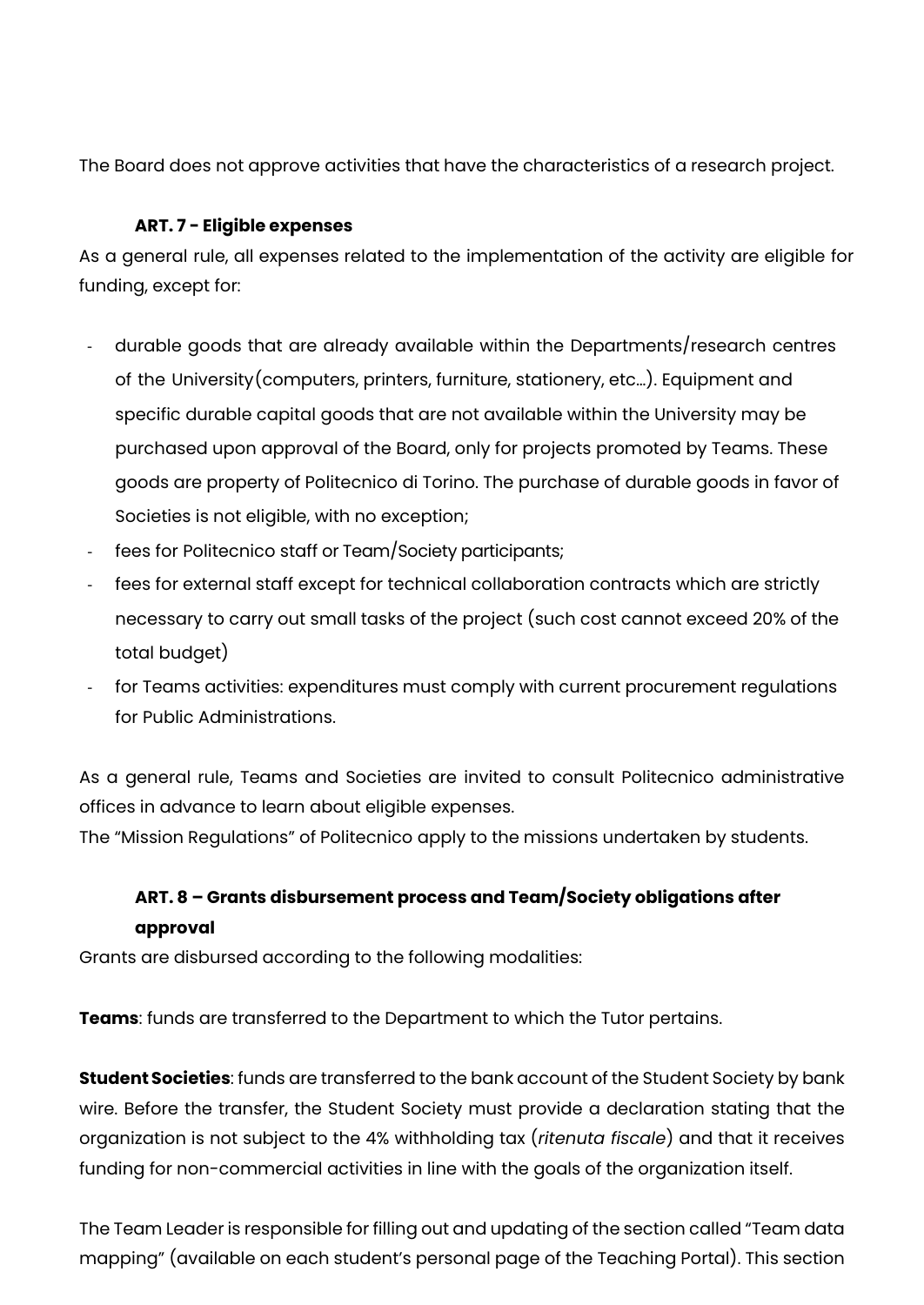contains information on the Team composition, type of activity and possible participation in competitions. This information is useful to the University, in order to ensure that health and safety regulations for workers and students are always respected.

#### **ART. 9 – Promotion and dissemination**

Teams and Societies must participate in promotion and dissemination initiatives for which the University requires their contribution.

Teams and Societies must duly publicize their funded activities in order to encourage other students to participate.

The advertising/communication materials must always mention that the activity has been funded by Politecnico and promoted by a Team/Society from Politecnico di Torino. The list of funded activities is available on the website of the University. For this reason, groups are required to keep their online data constantly updated. Team and Society Leaders will receive notifications and instructions on how to update their online data.

### **ART. 10 - Monitoring**

For activities lasting minimum 6 months, the Board of student projects and grants reserves itself the right to request an interim progress report. The progress report must include a short description of the activities and the financial report of all the expenses borne up to the date.

### **ART. 11 - Budget management and financial reporting**

Expenditures incurred for the implementation of the activity must be consistent with the proposal/presentation.

Changes among budget lines ( $\leq$  20%) are allowed up to a maximum of 5,000.00 euros, provided that the overall budget remains unchanged. The activity duration can be extended/reduced up to a maximum of 3 months. In both cases, Teams/Societies must inform the competent Department/Office in writing.

The Board of student projects and grants must approve beforehand any changes to the timetable and to the expenditures if the variations exceed the above-mentioned limits.

Teams/Societies must submit a final technical report together with a detailed financial report of all the expenditures (Student Societies must also provide a copy of the invoices) within one month of the end of the activity.